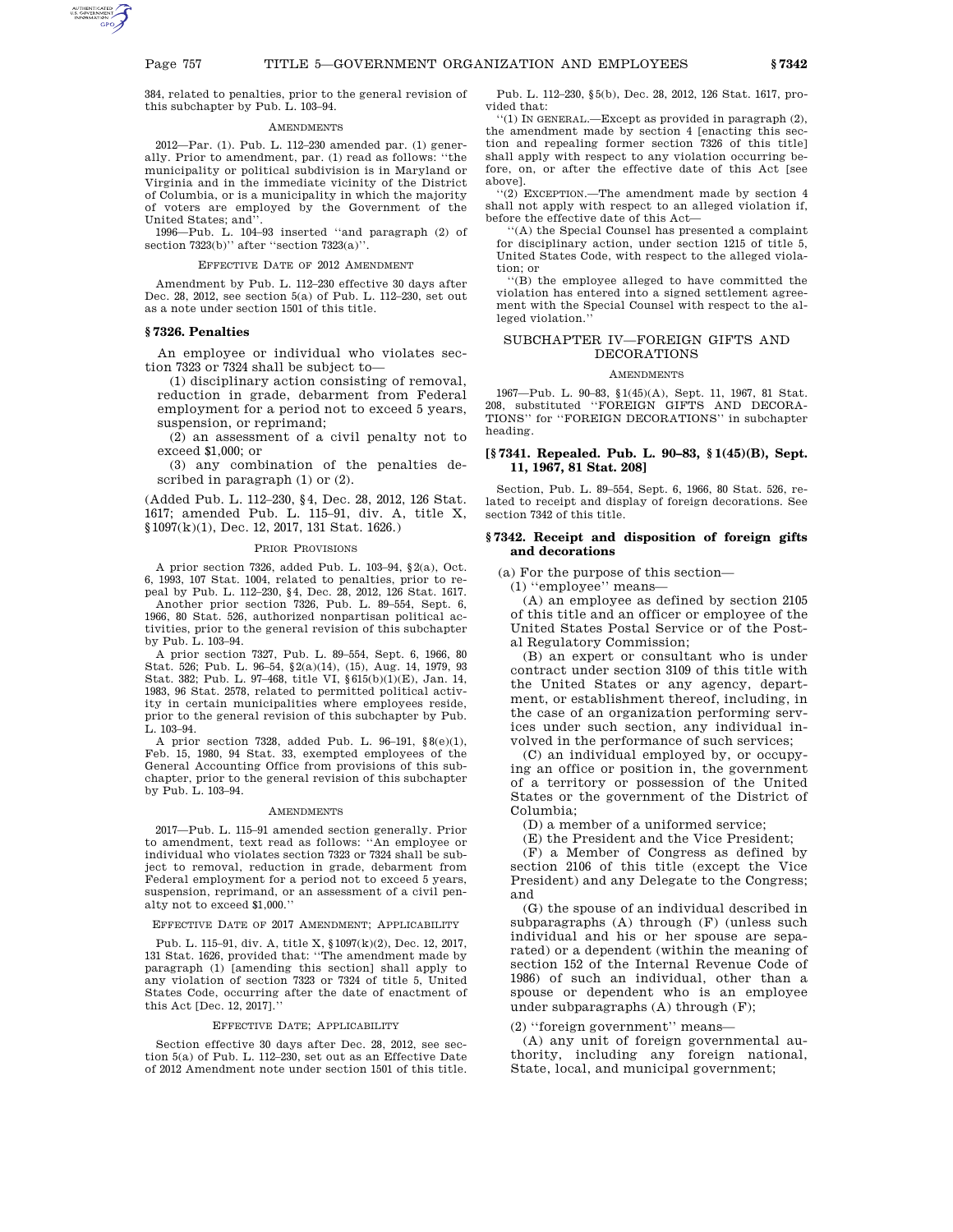(B) any international or multinational organization whose membership is composed of any unit of foreign government described in subparagraph (A); and

(C) any agent or representative of any such unit or such organization, while acting as such;

(3) ''gift'' means a tangible or intangible present (other than a decoration) tendered by, or received from, a foreign government;

(4) ''decoration'' means an order, device, medal, badge, insignia, emblem, or award tendered by, or received from, a foreign government;

(5) ''minimal value'' means a retail value in the United States at the time of acceptance of \$100 or less, except that—

(A) on January 1, 1981, and at 3 year intervals thereafter, ''minimal value'' shall be redefined in regulations prescribed by the Administrator of General Services, in consultation with the Secretary of State, to reflect changes in the consumer price index for the immediately preceding 3-year period; and

(B) regulations of an employing agency may define ''minimal value'' for its employees to be less than the value established under this paragraph; and

(6) ''employing agency'' means—

(A) the Committee on Standards of Official Conduct of the House of Representatives, for Members and employees of the House of Representatives, except that those responsibilities specified in subsections  $(c)(2)(A)$ ,  $(e)(1)$ , and (g)(2)(B) shall be carried out by the Clerk of the House;

(B) the Select Committee on Ethics of the Senate, for Senators and employees of the Senate, except that those responsibilities (other than responsibilities involving approval of the employing agency) specified in subsections  $(c)(2)$ ,  $(d)$ , and  $(g)(2)(B)$  shall be carried out by the Secretary of the Senate;

(C) the Administrative Office of the United States Courts, for judges and judicial branch employees; and

(D) the department, agency, office, or other entity in which an employee is employed, for other legislative branch employees and for all executive branch employees.

(b) An employee may not—

(1) request or otherwise encourage the tender of a gift or decoration; or

(2) accept a gift or decoration, other than in accordance with the provisions of subsections (c) and (d).

 $(c)(1)$  The Congress consents to-

(A) the accepting and retaining by an employee of a gift of minimal value tendered and received as a souvenir or mark of courtesy; and

(B) the accepting by an employee of a gift of more than minimal value when such gift is in the nature of an educational scholarship or medical treatment or when it appears that to refuse the gift would likely cause offense or embarrassment or otherwise adversely affect the foreign relations of the United States, except that—

(i) a tangible gift of more than minimal value is deemed to have been accepted on behalf of the United States and, upon acceptance, shall become the property of the United States; and

(ii) an employee may accept gifts of travel or expenses for travel taking place entirely outside the United States (such as transportation, food, and lodging) of more than minimal value if such acceptance is appropriate, consistent with the interests of the United States, and permitted by the employing agency and any regulations which may be prescribed by the employing agency.

(2) Within 60 days after accepting a tangible gift of more than minimal value (other than a gift described in paragraph (1)(B)(ii)), an employee shall—

(A) deposit the gift for disposal with his or her employing agency; or

(B) subject to the approval of the employing agency, deposit the gift with that agency for official use.

Within 30 days after terminating the official use of a gift under subparagraph (B), the employing agency shall forward the gift to the Administrator of General Services in accordance with subsection (e)(1) or provide for its disposal in accordance with subsection (e)(2).

(3) When an employee deposits a gift of more than minimal value for disposal or for official use pursuant to paragraph  $(2)$ , or within 30 days after accepting travel or travel expenses as provided in paragraph (1)(B)(ii) unless such travel or travel expenses are accepted in accordance with specific instructions of his or her employing agency, the employee shall file a statement with his or her employing agency or its delegate containing the information prescribed in subsection (f) for that gift.

(d) The Congress consents to the accepting, retaining, and wearing by an employee of a decoration tendered in recognition of active field service in time of combat operations or awarded for other outstanding or unusually meritorious performance, subject to the approval of the employing agency of such employee. Without this approval, the decoration is deemed to have been accepted on behalf of the United States, shall become the property of the United States, and shall be deposited by the employee, within sixty days of acceptance, with the employing agency for official use, for forwarding to the Administrator of General Services for disposal in accordance with subsection (e)(1), or for disposal in accordance with subsection (e)(2).

(e)(1) Except as provided in paragraph (2), gifts and decorations that have been deposited with an employing agency for disposal shall be (A) returned to the donor, or (B) forwarded to the Administrator of General Services for transfer, donation, or other disposal in accordance with the provisions of subtitle I of title 40 and division C (except sections 3302, 3501(b), 3509, 3906, 4710, and 4711) of subtitle I of title 41. However, no gift or decoration that has been deposited for disposal may be sold without the approval of the Secretary of State, upon a determination that the sale will not adversely affect the foreign relations of the United States. Gifts and decorations may be sold by negotiated sale.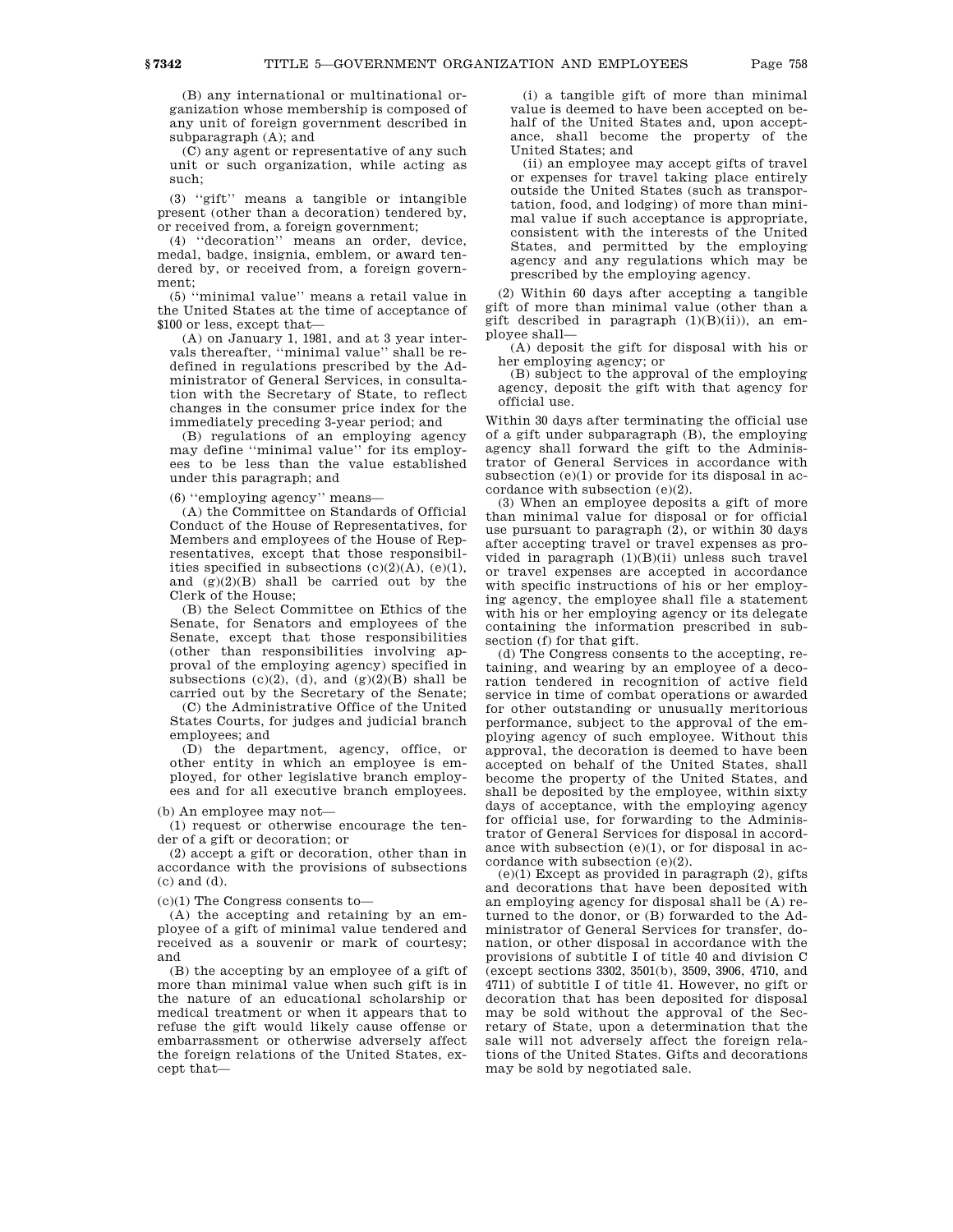(2) Gifts and decorations received by a Senator or an employee of the Senate that are deposited with the Secretary of the Senate for disposal, or are deposited for an official use which has terminated, shall be disposed of by the Commission on Arts and Antiquities of the United States Senate. Any such gift or decoration may be returned by the Commission to the donor or may be transferred or donated by the Commission, subject to such terms and conditions as it may prescribe, (A) to an agency or instrumentality of (i) the United States, (ii) a State, territory, or possession of the United States, or a political subdivision of the foregoing, or (iii) the District of Columbia, or (B) to an organization described in section 501(c)(3) of the Internal Revenue Code of 1986 which is exempt from taxation under section 501(a) of such Code. Any such gift or decoration not disposed of as provided in the preceding sentence shall be forwarded to the Administrator of General Services for disposal in accordance with paragraph (1). If the Administrator does not dispose of such gift or decoration within one year, he shall, at the request of the Commission, return it to the Commission and the Commission may dispose of such gift or decoration in such manner as it considers proper, except that such gift or decoration may be sold only with the approval of the Secretary of State upon a determination that the sale will not adversely affect the foreign relations of the United States.

(f)(1) Not later than January 31 of each year, each employing agency or its delegate shall compile a listing of all statements filed during the preceding year by the employees of that agency pursuant to subsection (c)(3) and shall transmit such listing to the Secretary of State who shall publish a comprehensive listing of all such statements in the Federal Register.

(2) Such listings shall include for each tangible gift reported—

(A) the name and position of the employee; (B) a brief description of the gift and the circumstances justifying acceptance;

(C) the identity, if known, of the foreign government and the name and position of the individual who presented the gift;

(D) the date of acceptance of the gift;

(E) the estimated value in the United States of the gift at the time of acceptance; and

(F) disposition or current location of the gift.

(3) Such listings shall include for each gift of travel or travel expenses—

(A) the name and position of the employee; (B) a brief description of the gift and the circumstances justifying acceptance; and

(C) the identity, if known, of the foreign government and the name and position of the individual who presented the gift.

 $(4)(A)$  In transmitting such listings for an element of the intelligence community, the head of such element may delete the information described in subparagraph (A) or (C) of paragraph (2) or in subparagraph (A) or (C) of paragraph (3) if the head of such element certifies in writing to the Secretary of State that the publication of such information could adversely affect United States intelligence sources or methods.

(B) Any information not provided to the Secretary of State pursuant to the authority in subparagraph (A) shall be transmitted to the Director of National Intelligence who shall keep a record of such information.

(C) In this paragraph, the term ''intelligence community'' has the meaning given that term in section 3(4) of the National Security Act of 1947 (50 U.S.C. 401a(4)).1

(g)(1) Each employing agency shall prescribe such regulations as may be necessary to carry out the purpose of this section. For all employing agencies in the executive branch, such regulations shall be prescribed pursuant to guidance provided by the Secretary of State. These regulations shall be implemented by each employing agency for its employees.

(2) Each employing agency shall—

(A) report to the Attorney General cases in which there is reason to believe that an employee has violated this section;

(B) establish a procedure for obtaining an appraisal, when necessary, of the value of gifts; and

(C) take any other actions necessary to carry out the purpose of this section.

(h) The Attorney General may bring a civil action in any district court of the United States against any employee who knowingly solicits or accepts a gift from a foreign government not consented to by this section or who fails to deposit or report such gift as required by this section. The court in which such action is brought may assess a penalty against such employee in any amount not to exceed the retail value of the gift improperly solicited or received plus \$5,000.

(i) The President shall direct all Chiefs of a United States Diplomatic Mission to inform their host governments that it is a general policy of the United States Government to prohibit United States Government employees from receiving gifts or decorations of more than minimal value.

(j) Nothing in this section shall be construed to derogate any regulation prescribed by any employing agency which provides for more stringent limitations on the receipt of gifts and decorations by its employees.

(k) The provisions of this section do not apply to grants and other forms of assistance to which section 108A of the Mutual Educational and Cultural Exchange Act of 1961 applies.

(Added Pub. L. 90–83, §1(45)(C), Sept. 11, 1967, 81 Stat. 208; amended Pub. L. 95–105, title V, §515(a)(1), Aug. 17, 1977, 91 Stat. 862; Pub. L. 95–426, title VII, §712(a)–(c), Oct. 7, 1978, 92 Stat. 994; Pub. L. 99–514, §2, Oct. 22, 1986, 100 Stat. 2095; Pub. L. 107–217, §3(a)(1), Aug. 21, 2002, 116 Stat. 1295; Pub. L. 108–458, title I, §1079(b), Dec. 17, 2004, 118 Stat. 3696; Pub. L. 109–435, title VI, §604(b), Dec. 20, 2006, 120 Stat. 3241; Pub. L. 111–259, title III, §361, Oct. 7, 2010, 124 Stat. 2701; Pub. L. 111–350, §5(a)(10), Jan. 4, 2011, 124 Stat. 3841.)

1See References in Text note below.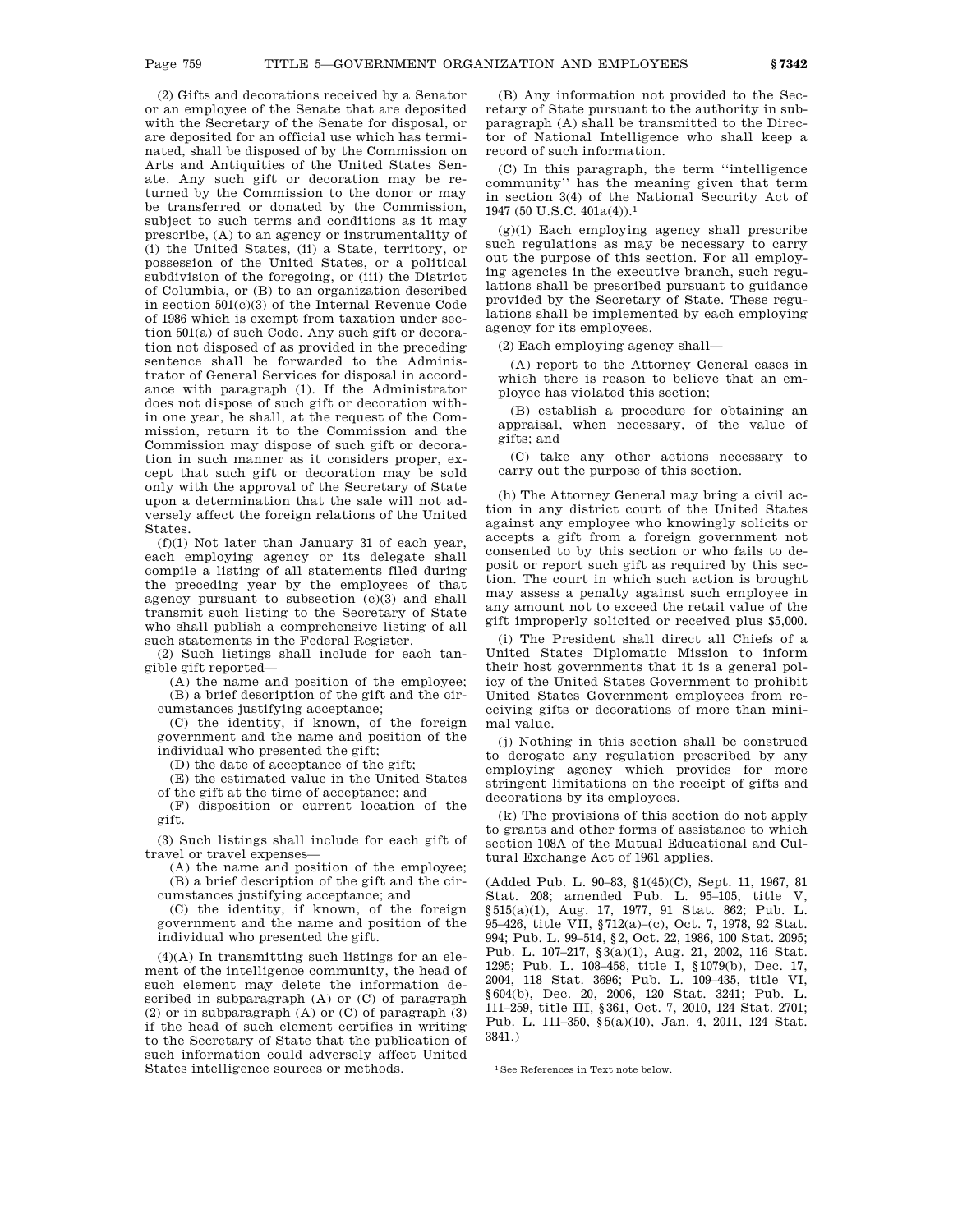| Section of<br>title 5 | Source (U.S.Code) | Source (Statutes at Large)                          |
|-----------------------|-------------------|-----------------------------------------------------|
| $7342(a)$   22:2621.  |                   | Oct. 15, 1966, Pub. L. 89-673,<br>§2, 80 Stat. 952. |
| $7342(b)$ 22:2622.    |                   | Oct. 15, 1966, Pub. L. 89-673,<br>§3, 80 Stat. 952. |
| $7342(c)$ 22:2623.    |                   | Oct. 15, 1966, Pub. L. 89-673,<br>§4, 80 Stat. 952. |
| $7342(d)$   22:2624.  |                   | Oct. 15, 1966, Pub. L. 89-673,<br>§5, 80 Stat. 952. |
| $7342(e)$   22:2626.  |                   | Oct. 15, 1966, Pub. L. 89-673,<br>§7, 80 Stat. 952. |

HISTORICAL AND REVISION NOTES

The definitions of ''employee'' and ''uniformed services'' in 5 U.S.C. 2105 and 2101 are broad enough to cover the persons included in 22 U.S.C. 2621(1) with the exception of (1) individuals employed by, or occupying an office or position in, the government of a territory or possession of the United States or of the District of Columbia, (2) the President, and (3) Members of Congress, who, accordingly, are covered in paragraphs (B), (D), and (E). As the Canal Zone Government is an independent agency of the United States, see section 31 of title 2, Canal Zone Code, an employee thereof is an ''employee'' as defined in 5 U.S.C. 2105.

In subsection (b), the words ''An employee may not'' are substituted for ''No person shall'' to conform to the definition applicable and style of title 5, United States Code.

In subsection (c), the words ''under regulations prescribed under this section" are substituted for "in accordance with the rules and regulations issued pursuant to this Act''.

In subsection (e), the words ''The President may prescribe regulations to carry out the purpose of this section'' are substituted for ''Rules and regulations to carry out the purposes of this Act may be prescribed by or under the authority of the President''. Under 3 U.S.C. 301, the President may delegate the authority vested in him by this subsection.

#### REFERENCES IN TEXT

Section 152 of the Internal Revenue Code of 1986, referred to in subsec.  $(a)(1)(G)$ , is classified to section 152 of Title 26, Internal Revenue Code.

Section 501 of the Internal Revenue Code of 1986, referred to in subsec. (e)(2), is classified to section 501 of Title 26, Internal Revenue Code.

The National Security Act of 1947, referred to in subsec. (f)(4)(C), is act July 26, 1947, ch. 343, 61 Stat. 495, which was formerly classified principally to chapter 15 (§401 et seq.) of Title 50, War and National Defense, prior to editorial reclassification in chapter 44 (§3001 et seq.) of Title 50. Section 3 of the Act is now classified to section 3003 of Title 50. For complete classification of this Act to the Code, see Tables.

Section 108A of the Mutual Educational and Cultural Exchange Act of 1961, referred to in subsec. (k), is classified to section 2458a of Title 22, Foreign Relations and Intercourse.

#### **AMENDMENTS**

2011—Subsec. (e)(1). Pub. L. 111–350 substituted ''division C (except sections 3302, 3501(b), 3509, 3906, 4710, and 4711) of subtitle I of title 41'' for ''title III of the Federal Property and Administrative Services Act of 1949 (41 U.S.C. 251 et seq.)''.

2010—Subsec. (f)(4). Pub. L. 111–259 amended par. (4) generally. Prior to amendment, par. (4) read as follows:

'(A) In transmitting such listings for the Central Intelligence Agency, the Director of the Central Intelligence Agency may delete the information described in subparagraphs (A) and (C) of paragraphs (2) and (3) if the Director certifies in writing to the Secretary of State that the publication of such information could adversely affect United States intelligence sources.

''(B) In transmitting such listings for the Office of the Director of National Intelligence, the Director of National Intelligence may delete the information described in subparagraphs (A) and (C) of paragraphs (2) and (3) if the Director certifies in writing to the Secretary of State that the publication of such information could adversely affect United States intelligence sources.

2006—Subsec. (a)(1)(A). Pub. L. 109–435 substituted ''Postal Regulatory Commission'' for ''Postal Rate Commission''.

2004—Subsec. (f)(4). Pub. L. 108–458 designated existing provisions as subpar. (A), substituted ''the Director of the Central Intelligence Agency'' for ''the Director of Central Intelligence'', and added subpar. (B).

2002—Subsec. (e)(1). Pub. L. 107–217 substituted ''provisions of subtitle I of title 40 and title III of the Federal Property and Administrative Services Act of 1949 (41 U.S.C. 251 et seq.)'' for ''provisions of the Federal Property and Administrative Services Act of 1949''.

1986—Subsecs. (a)(1)(G), (e)(2). Pub. L. 99–514 substituted ''Internal Revenue Code of 1986'' for ''Internal Revenue Code of 1954''.

1978—Subsec. (a)(6)(A). Pub. L. 95–426, §712(a)(1), substituted  $((e)(1))$  for  $((e))$ .

Subsec. (a)(6)(B). Pub. L. 95–426, §712(a)(2), inserted '', except that those responsibilities (other than responsibilities involving approval of the employing agency) specified in subsection  $(c)(2)$ ,  $(d)$ , and  $(g)(2)(B)$ shall be carried out by the Secretary of the Senate''.

Subsec. (c)(2). Pub. L. 95–426, §712(b)(1), substituted ''subsection (e)(1) or provide for its disposal in accordance with subsection  $(e)(2)$ " for "subsection  $(e)$ ".

Subsec. (d). Pub. L. 95–426, §712(b)(2), substituted ''official use, for forwarding'', for ''official use, or forwarding'', and ''subsection (e)(1), or for disposal in accordance with subsection  $(e)(2)$ " for "subsection  $(e)$ "

Subsec. (e). Pub. L. 95–426, §712(c), designated existing provisions as par. (1), substituted ''Except as provided in paragraph (2), gifts'' for ''Gifts'', ''(A)'' and ''(B)'' for  $'(1)$ " and  $''(2)$ ", respectively, and added par. (2).

1977—Subsec. (a). Pub. L. 95–105 in par. (1) inserted provisions expanding definition of ''employee'' to include an officer or employee of the United States Postal Service or Postal Rate Commission, certain experts and consultants, the Vice President, and any Delegate to Congress, in par. (2) incorporated existing provisions into subpars. (A) and (C) and added subpar. (B), in par. (3) substituted reference to tangible or intangible present for reference to present, in par. (4) inserted reference to award, and added pars. (5) and (6).

Subsec. (b). Pub. L. 95–105 designated existing provisions as par. (1) and added par. (2).

Subsec. (c). Pub. L. 95–105 incorporated existing provisions of pars. (1) and (2) into par. (1), inserted provisions giving congressional consent to acceptance of a gift in the nature of an educational scholarship, medical treatment, or travel or travel expenses, and added pars. (2) and (3).

Subsec. (d). Pub. L. 95–105 struck out provisions requiring the Secretary of State to concur with the approval of the employing agency and substituted provisions requiring the employee to deposit property within 60 days of acceptance with the employing agency for official use or forwarding to the Administrator of General Services for disposal for provisions requiring the employee to deposit the decoration for use and disposal as the property of the United States under regulations prescribed under this section.

Subsec. (e). Pub. L. 95–105 substituted provisions relating to the disposal of decorations for provisions authorizing the President to prescribe regulations to carry out the purposes of this section.

Subsecs. (f) to (k). Pub. L. 95–105 added subsecs. (f) to (k).

#### CHANGE OF NAME

Committee on Standards of Official Conduct of House of Representatives changed to Committee on Ethics of House of Representatives by House Resolution No. 5, One Hundred Twelfth Congress, Jan. 5, 2011.